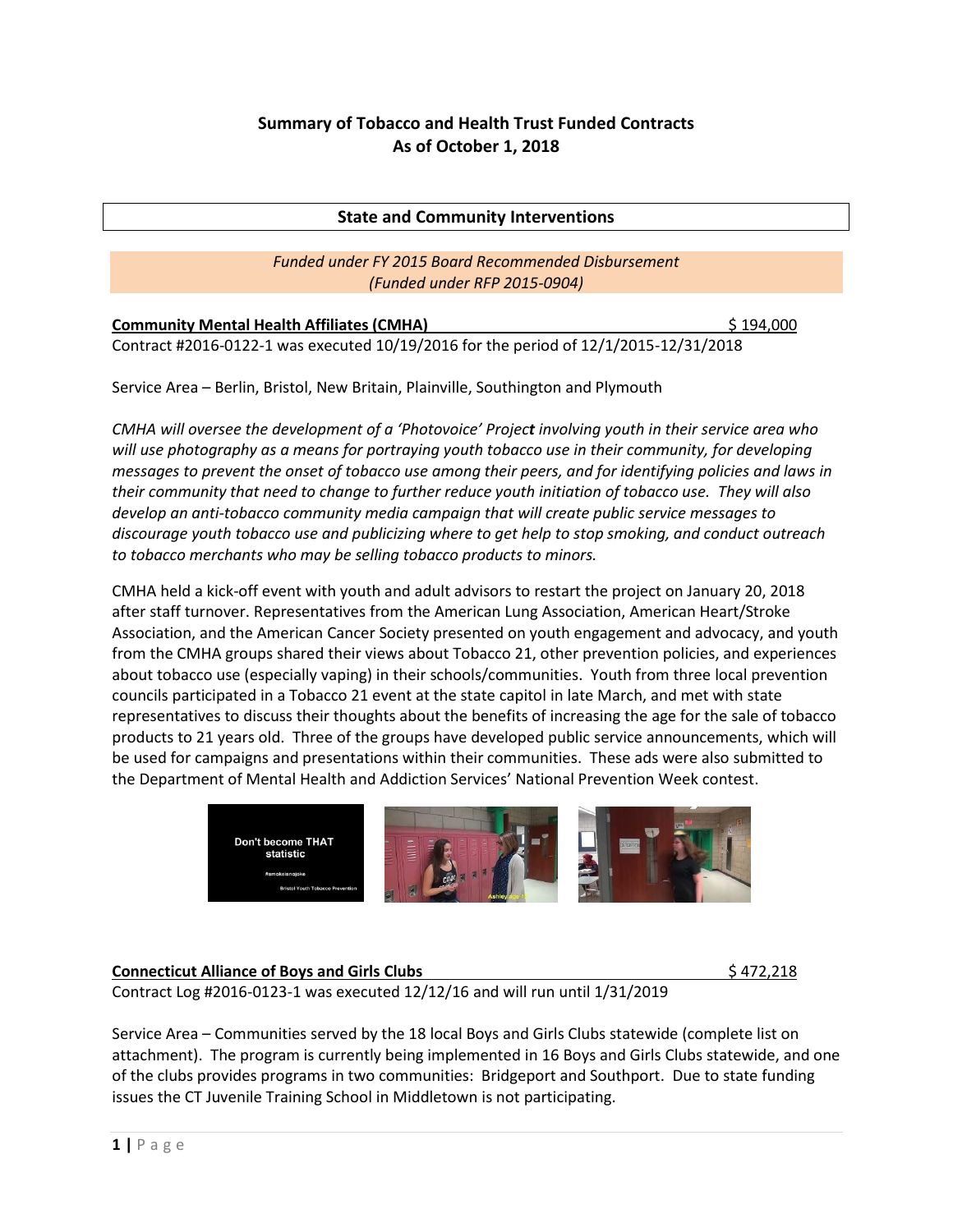#### State and Community Interventions, Continued

*The Connecticut Alliance of Boys and Girls Clubs works with 50,000 youth, ages 6 to 18 in 37 towns and cities across Connecticut during after school and summer hours. This youth prevention program will include developing a total of 350 teen youth leaders led by a Program Coordinator and a Teen Youth Advisor in each Club to be ambassadors for healthy living and to impact policy in their communities. Participating youth will conduct activities in their community that assess youth access to tobacco retailers and merchants, decrease tobacco industry advertising, messaging and sponsorship, identify tobacco use in movies and entertainment and promote tobacco–free space and place policies. Youth will develop anti-tobacco industry messaging and organize events that bring community, state and local partners together to raise awareness.*

The youth leadership clubs continue to meet to plan and conduct community events. Adult staff members of the local clubs provided training on conducting store assessments for their youth participants. Youth leadership club members and adult leaders from 11 clubs conducted 49 store assessments. Several of the clubs used the store assessment experience as a springboard for discussions on the impact of tobacco advertising, availability, and accessibility in their neighborhoods.

Members of the youth leadership clubs prepared essays and posters about the benefits of increasing the legal age for the sale of tobacco products to age 21, and teens from at least seven of the clubs participated in a Tobacco 21 event and press conference at the State Capitol at the end of March 2018 and presented "21 Reasons Why" increasing the legal sale age would help to prevent youth tobacco use.

In addition, a statewide partnership is being developed with the Northeast Medical Group who will display Tobacco 21 messages on screens in their member offices. Clubs have developed local partnerships within their communities that include local sports teams, health departments, police departments, and colleges in order to provide resources, volunteers and collaboration on community events.

Club members have participated in and provided anti-tobacco messaging at over 25 events in their communities and clubs. Several of the Clubs are working on tobacco free policies for the properties where their club buildings are located and/or getting signs posted that the property is tobacco free.

The clubs also received training on vaping in order to update their curriculums before scheduling their fall activities.

#### **EdAdvance** \$ 269,759

Contract Log Number 2016-0117-1 was executed on November 21, 2016 for the Contract Period of 12/1/2015-12/31/2018 and is in the process of being extended until 6/30/2019.

Service Area –Barkhamsted, Canaan, Colebrook, Cornwall, Goshen, Hartland, Kent, Litchfield, Morris, New Hartford, Norfolk, North Canaan, Salisbury, Sharon, Torrington, Warren, Winchester; Northwestern Connecticut Community College

*EdAdvance (formerly Education Connection) will provide leadership and training of youth and teen advocates to implement digital and social media and marketing tobacco use prevention campaigns. They will collaborate with community-based coalitions, elected officials, and key community stakeholders to develop policies to restrict access to tobacco products by youth and to achieve voluntary adoption of*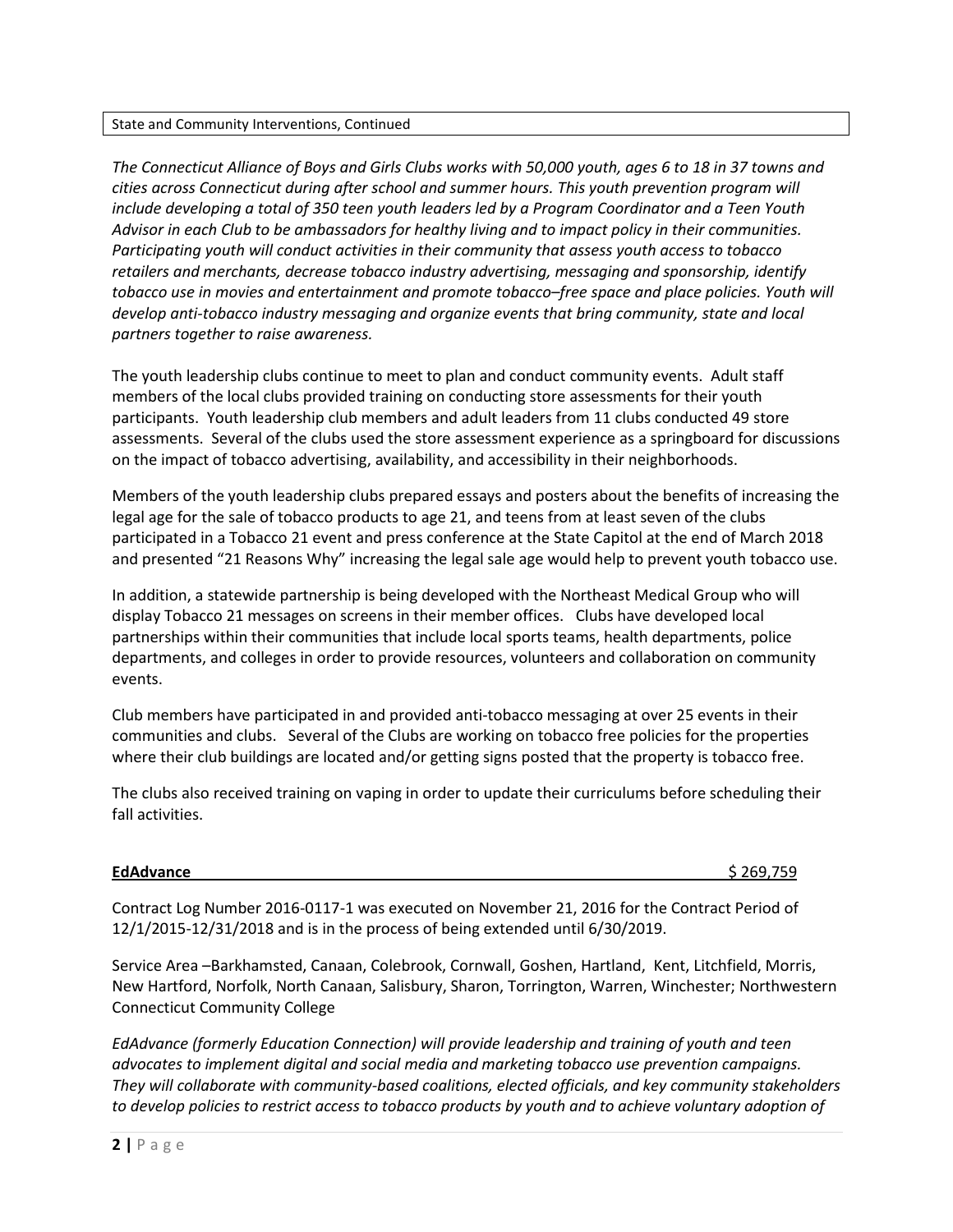#### State and Community Interventions, Continued

*policies that limit or ban tobacco product advertisements in merchant store fronts and at check-out counters, as well as eliminating tobacco sponsorship of youth events, equipment and programs. EdAdvance will lead its partners to build student/young adult advocacy capacity, develop an infrastructure of support with campus administrators and decision makers, and promote campus-wide tobacco-free messaging and systemic policy change to advocate for tobacco free living.*

EdAdvance has convened an Advisory Council, the Northwest CT Partnership and Advisory Council, that consists of partner agencies that provide youth-based services in the northwest area of the state. The Advisory Council will assist in the fulfillment of activities of the contract by providing guidance on activities, including process and outcome evaluation activities for continuous project improvement.

In January 2018, 14 students from the Cornwall Consolidated School invited their local Selectman to their club meeting in order to show Mr. Ridgway their tobacco prevention efforts and discuss the need for tobacco free signage in the town's parks. Mr. Ridgway applauded their efforts and said that signage at the parks would be discussed at the next town meeting; the signage was in fact discussed and accepted at the town meeting.

Thirty-six youth from the Northwestern CT Partnership for Tobacco Free Communities were also trained in how to write an "elevator speech" about key messages for supporting policy changes. They were able to practice on the Tobacco 21 initiative and were given the opportunity to discuss their personal reasons for supporting an increase in the legal age of sale for tobacco products to age 21.

Over 25 youth attended an Advocacy Day at the State Capitol in March; students met with Representative Michele Cook and other legislative aides in an official committee room and presented their ideas; Representative Cook provided an opportunity for students to read the 5-minute speeches that they had prepared. Students then spoke to state representatives about why they supported the tobacco 21 initiative and what activities they have been doing.

A new partner was added to the Advisory Council representing the CT Chapter of the American Academy of Pediatrics, who is especially interested in addressing the problem of vaping in schools.

The Northwestern CT Partnership for Tobacco Free Communities trained 85 youth on Store Assessment Scans and completed 20 store assessments. About 80 youth were trained on conducting public opinion and leadership surveys and conducted a combined 502 surveys. 31 youth were trained on becoming Tobacco Free Advocates.

The CT Health Occupations Student Association (CT HOSA), which is an international student organization recognized by the U.S. Department of Education and the Health Science Education Division, will be a sponsor of the Youth Summit scheduled during the fall of 2018. This conference will highlight youth advocates providing training to youth leaders on how to better engage and work with youth on systems and policy change activities.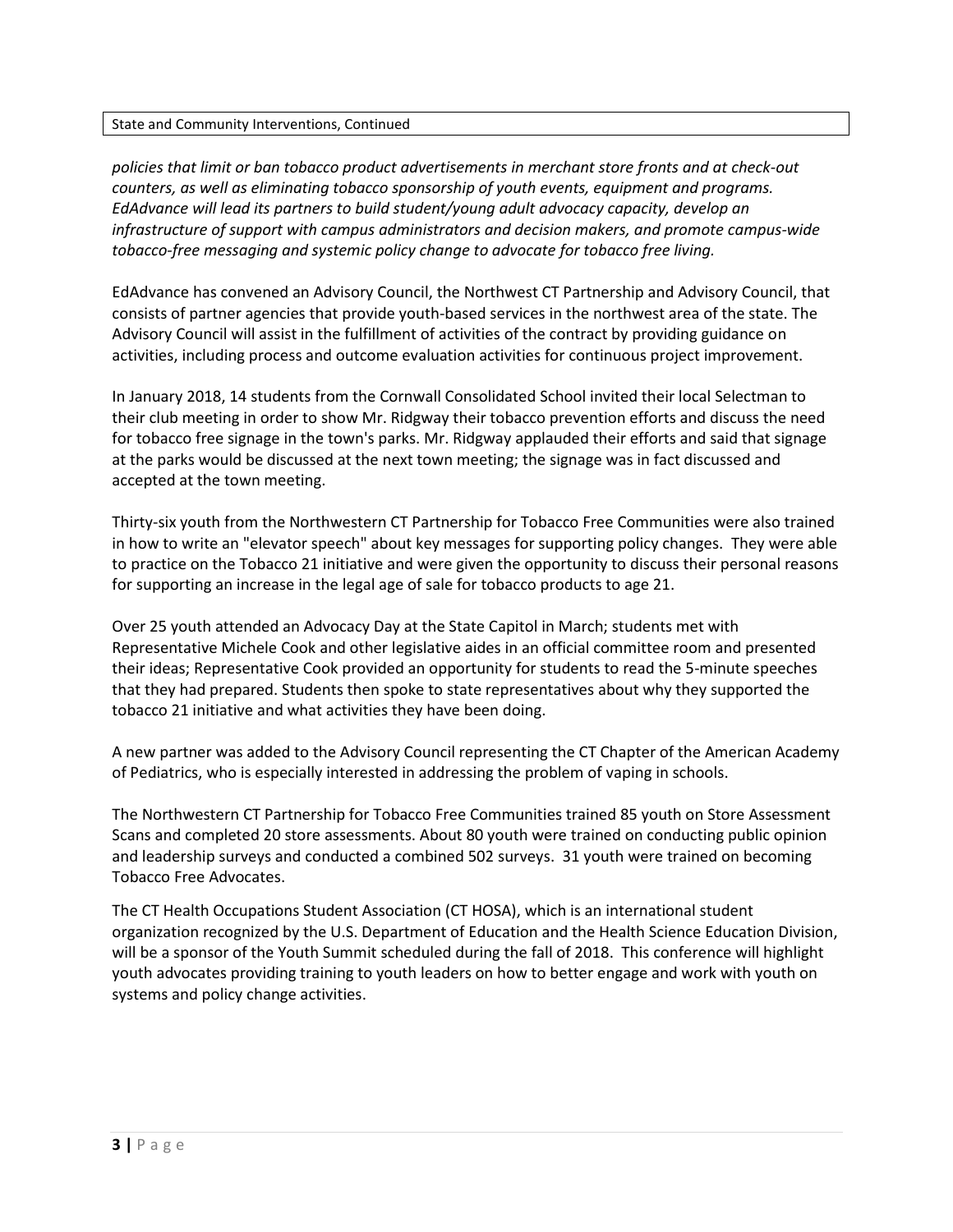### **Southern CT State University** (SCSU)  $\frac{1}{2}$  (Section 2015) **\$ 235,496**

MOA Log 2016-0118-1 was executed on October 12, 2016 for the period of 12/1/2015-12/31/2018 and has been amended to run until 6/30/2019.

*SCSU will train, support and empower anti-tobacco advocates (Tobacco-Free Ambassadors, or TFAs). These TFA's will engage and mobilize their peers through campus community outreach and education, conducting demonstrations and events with a focus on preventing the initiation of tobacco use among non-smokers and peer-referrals to on campus cessation services for current tobacco users. They will also conduct exchange events where incentives will be provided to students for handing in tobacco products to promote and enforce the tobacco free campus policy. SCSU will provide technical assistance and training to four other colleges and universities within Connecticut to assist them in developing and implementing tobacco free campus policies. The Health and Wellness Center will offer enhanced onsite cessation services for both students and staff.*

Southern CT State University trained eight (8) tobacco free ambassadors (TFA) who have conducted 66 tobacco free campus events which were attended by over 1,700 students, faculty and staff. They have fully implemented the 100% Tobacco Free campus policy with very limited enforcement necessary by TFA's for those using tobacco products on campus grounds.

The third Tobacco-Free Campus Partners conference was held on January 11, 2018 at Central Connecticut State University with over 30 faculty, staff, and administrators in attendance from several higher education institutions throughout the state, as well as representatives from youth-based organizations. The conference included a panel discussion with the campus Tobacco Free Ambassadors on their experiences, successes, and challenges faced while implementing the Tobacco Free campus policy; and two researchers and a doctor from Yale New-Haven Hospital that presented on the use of alternative tobacco products. The final conference will be held in November of 2018 where topics will be focused on vaping and the explosion in the use of JUUL products, as well as success stories of other colleges and universities who are implementing their own Tobacco Free campus policies.

SCSU will be focusing on providing technical assistance to other colleges and universities on their efforts for establishing a tobacco free policy. Their four sub-contractors are now Central CT State University, Western CT State University, Northwestern Community College, and Sacred Heart University. These four schools will also be receiving funding to purchase signage, offer cessation services, and assist with policy implementation. Technical assistance only is being provided to two additional schools; Fairfield University and Housatonic Community College who are working on tobacco free policy implementation.

Due to the dropout of two of the initial subcontractors and the ability to provide additional technical assistance to other schools, DPH is working to extend this MOA with SCSU for a six month period. The next statewide conference will be held on the Storrs Campus of the University of Connecticut and will be held on November 16, 2018. Each school that has adopted a policy will be included in a panel discussion.

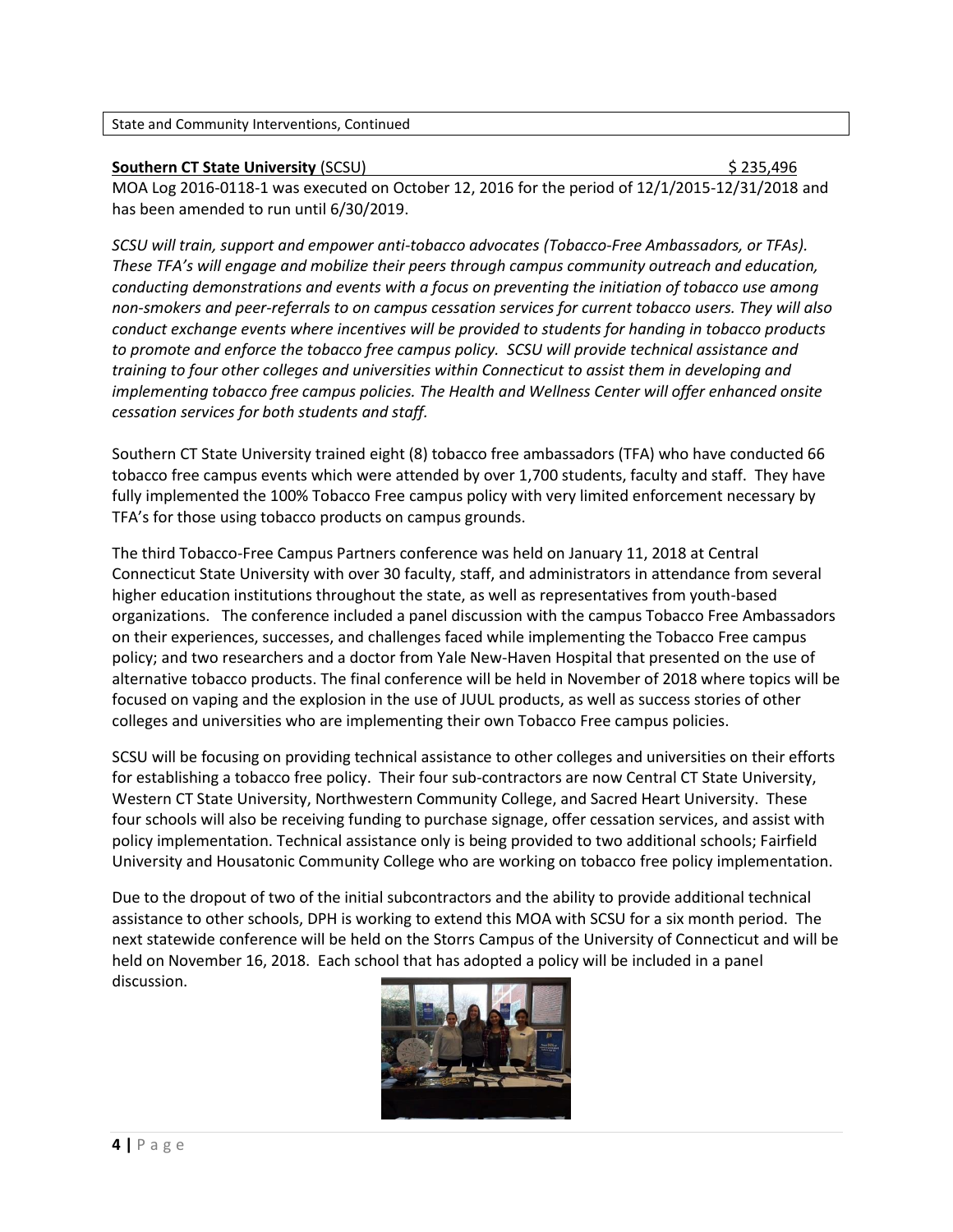State and Community Interventions, Continued

# *Funded under 2016 Board Recommended Disbursement (Funded under RFP 2016-0905)*

#### **EdAdvance** \$ 284,615

Contract Log No. 2018-0097 was executed on 11/1/2017 and will be in place for the period through 12/31/2019.

*This award provides funding for EdAdvance to expand their current efforts and activities into an additional six towns in Northwest Connecticut: Bethel, Brookfield, Danbury, New Fairfield, New Milford, and Newtown. These six towns will be doing activities similar to the current contract in place for the Northwest Initiative.*

Seventy-four youth from the Western CT Alliance for Tobacco Free Communities received training on the Tobacco 21 initiative and were also trained in how to write an "elevator speech" about key messages for a policy change campaign. They were able to practice on the Tobacco 21 initiative and were given the opportunity to discuss their personal reasons for supporting increasing the legal age of sale of tobacco products to age 21.

The Western CT Alliance for Tobacco Free Communities trained 46 youth on how to conduct Store Assessment Visits. The Program Coordinator explained to students what type of products to be on the lookout for while conducting assessments, and how to complete the assessment step by step. Youth were also directed on how to conduct themselves in a public place, and what to do if a store worker were to approach them. 11 store assessments were conducted and more are underway.

EdAdvance has also partnered with CT Health Occupations Student Association (CT HOSA), which is an international student organization recognized by the U.S. Department of Education and the Health Science Education Division. The HOSA mission is to promote career opportunities in the health care industry and to enhance the delivery of quality health care to all people. CT HOSA will be a sponsor of the Youth Summit in the fall of 2018, there members will be invited to attend to maximize reach and impact of youth leadership education and skill building. That conference is scheduled for November 16, 2018.

# **Rescue Agency by a 210,000 \$ 210,000 \$ 210,000 \$ 210,000 \$ 210,000 \$ 210,000 \$ 210,000 \$**

Contract Log No. 2018-0004 is executed for the period of 12/31/2017-12/31/2019

The RESCUE Agency will continue to host events that incorporate role models and spokespersons with the 'Alternative' peer crowd teens in Connecticut at various venues, especially during concerts. Alternative teens will be enlisted to support the Blacklist anti-industry messaging and will be onsite for events and promotions. These teens will also share information through social media that will include Facebook, Twitter and Instagram. This is years two and three of the Blacklist Campaign that began in Year 1 as a portion of the Mass Reach Health Communications campaign funded under RFP 2015-0904.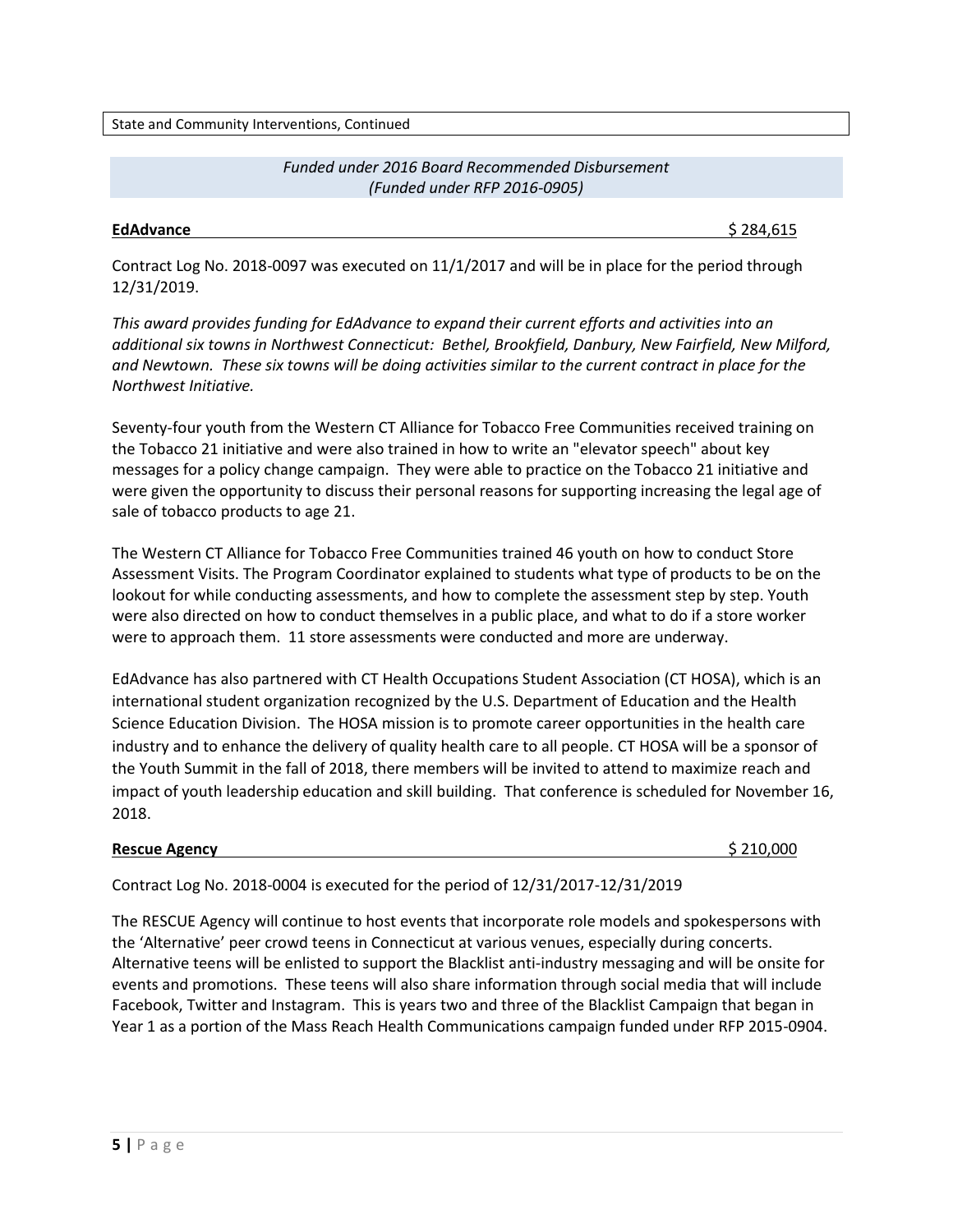Although they have had some difficulty working with concert promoters in CT for the desired in-person events, they continue to develop and grow an online presence with developed messages that include videos and requests for feedback with the campaign.

RESCUE is planning in-state events seven of the next twelve months and three online campaigns will be created and shared.

Their June-July 2018 campaign had a main message about the tobacco industry targeting those with mental illness and included a video and online activities.

| Popular Alt influencers continue to be the<br>best messengers to communicate the<br>tobacco-free message for this audience.<br>Their involvement not only drives<br>message comprehension through video<br>views but also engagement.<br>53k Views<br>927 Reactions<br>30 Shares<br><b>16 Comments</b> | <b>BLACKLIST</b><br><br>June $8 \cdot 10$<br>I the Mighty's Brent Walsh on tobacco's unethical targeting of people with<br>mental illness.<br>Or exactly what the tobacco industry planned?<br>$($ b) |
|--------------------------------------------------------------------------------------------------------------------------------------------------------------------------------------------------------------------------------------------------------------------------------------------------------|-------------------------------------------------------------------------------------------------------------------------------------------------------------------------------------------------------|
| <b>RESCUE</b>                                                                                                                                                                                                                                                                                          | 11                                                                                                                                                                                                    |

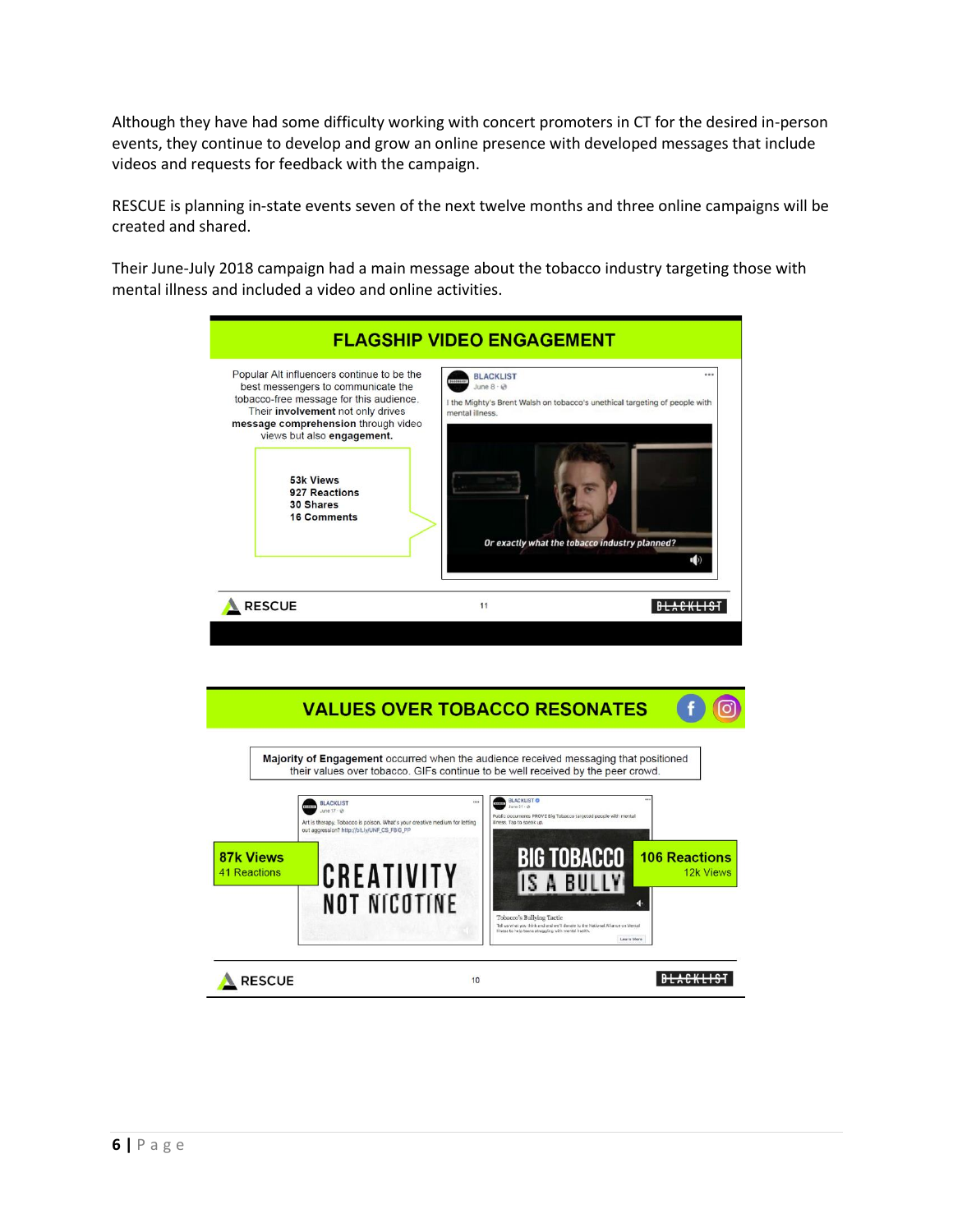# **Mass Reach Health Communications**

## *Funded under 2015 Board Recommended Disbursement (Funded under RFP 2015-0904)*

#### **Rescue Agency** \$385,650

This contract with the RESCUE agency expired on June 30, 2018.

RESCUE developed the new 'brand' for the CT Quitline and cessation services called "Commit to Quit" with a website, ads, and promotional materials that were developed and distributed under this name. The two ads developed and released have drawn additional callers to the Quitline and online registrations increased as well. RESCUE identified some areas that could be streamlined or corrected through the Quitline enrollment process and has worked with the Quitline to improve their experiences.

The website and campaign materials and videos continue to be available on [www.CommitToQuitCT.com.](http://www.committoquitct.com/) The statewide response to this campaign has been positive and over 1,000 members have signed up for continuing information from the campaign. Monthly tips and messages are shared in order to encourage more callers to work with the Quitline to quit. Messaging continues to highlight that there are options available so you can find the right fit for you.



The Blacklist Initiative is an online and events-based youth prevention initiative designed exclusively for teens who continue to smoke, specifically targeting Alternative teens. The last message package "Just the Facts" aired from April 4 to May 2, 2018, and the intent was to raise awareness about the tobacco industry's testing on animals. A wide variety of digital content was developed and used and partnership with a popular band was incorporated into this activity.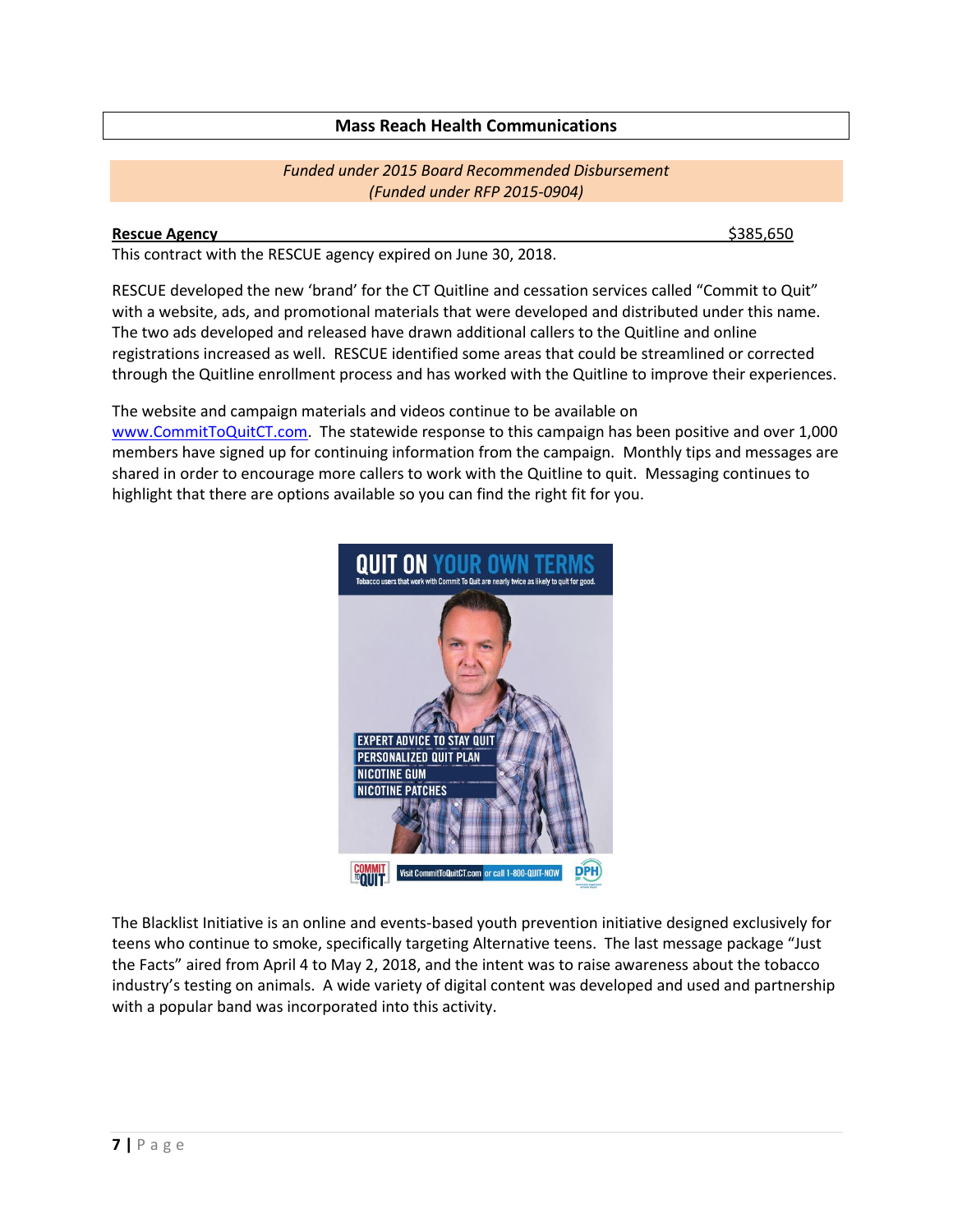# **Activity Summary**





This message package shared videos and images to Facebook and Instagram to increase awareness of the industry's tests, urging the audience to provide feedback, which included posting selfies with their own dogs, and voting for their favorite posted picture.

A summary of the engagement follows:

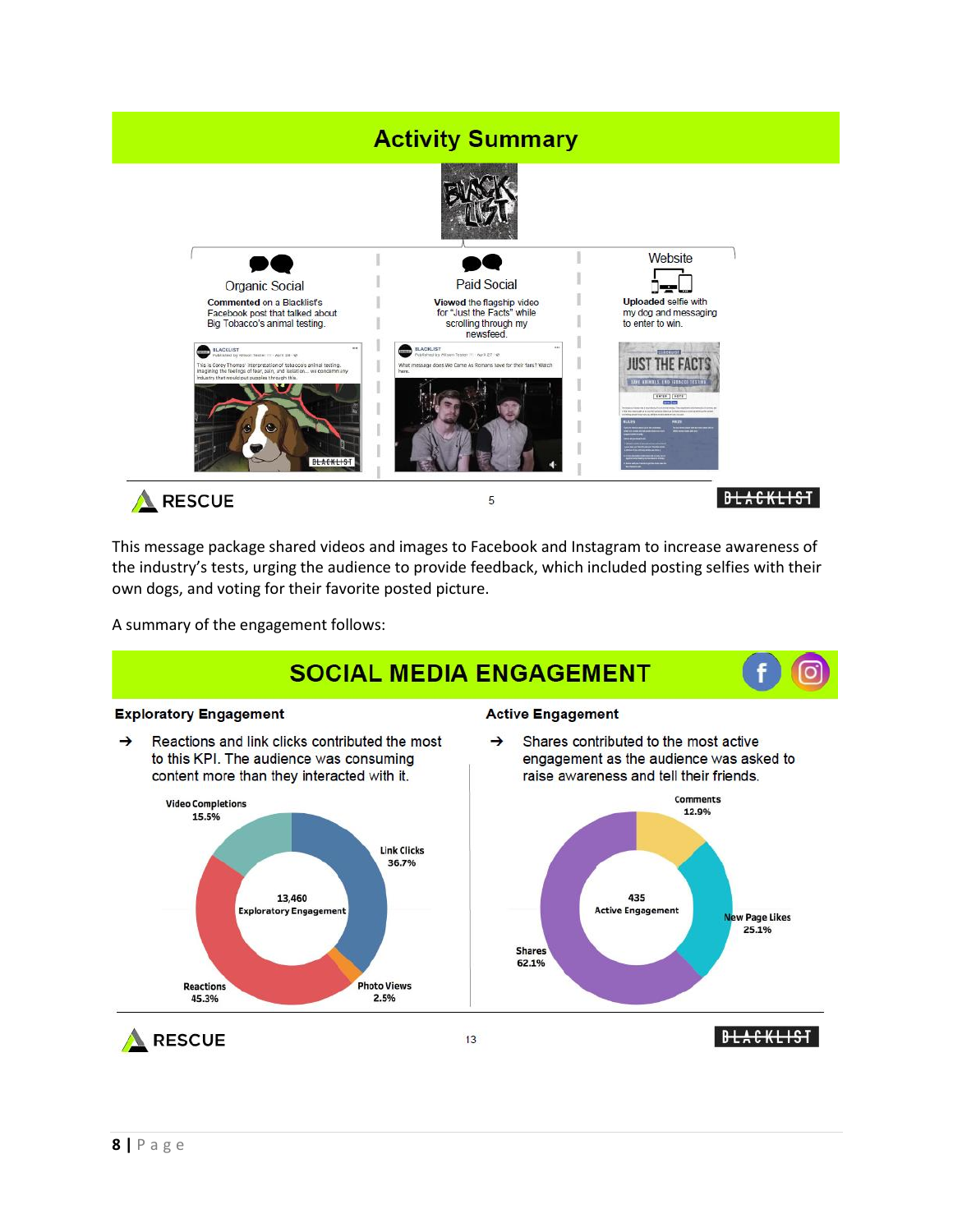Mass Reach Health Communications, Continued

Based on the results of this latest package and the difficulty scheduling face-to-face events in Connecticut, we will continue to look for better ways to manage this campaign.

RESCUE also continues to provide technical assistance to community program contractors and developed messages for the Connecticut Tobacco 21 campaign, a policy change that would increase the legal age for the sale of tobacco products from 18 to 21 years old. This campaign topic was selected after the community programs collected public opinion surveys about a variety of tobacco policies that could be developed to help reduce youth initiation in Connecticut. Each of the youth groups then utilized these messaging and materials to educate their communities about the positive results that could be experienced towards youth prevention of tobacco use if similar policies were adopted.

### *Funded under 2016 Board Recommended Disbursement (Funded under RFP 2016-0905)*

**Rescue Agency** \$ 130,717

Contract Log No. 2018-0004 has been executed and is in place for the period of 12/31/2017-12/31/2019

This award will extend the contract work of Rescue Agency for an additional two years. The contractor will continue to develop and place cessation campaign messaging through traditional and nontraditional vehicles as well as assist in message development and support for local contractors.

Focus for the next period (which began July 1, 2018) will be on cessation messaging, another Commit to Quit ad, and continued follow up for those who have signed up for additional program information.

# **Cessation Interventions**

*Funded under 2014 Board Recommended Disbursement (Funded under RFP 2014-0902)*

# **Consumer Wellness Solutions (Optum/Alere Wellbeing) - CT Quitline**  $$1,611,984$

Contract Number 2015-0113-2 remains in place for the period of 7/1/2014-6/30/2019. Amendment #2 was for the name change to Consumer Wellness Solutions which is now the division of Optum that operates the Quitline.

Call volume has continued at a higher level due to the CDC's "TIPS from Former Smokers" campaign as well as the Commit to Quit Campaign. The total number of enrollments for 2017 (4,588) exceeded the total number of enrollments for 2016 (3,608). The average number of registration calls per month in 2017 has increased overall since 2016: the average number of calls per month in 2016 was 301 and for 2017 the average was 382. A new Commit to Quit Campaign package launched in mid-April 2018 and ran through June 2018; in addition, the CDC launched a new TIPS Campaign on April 23 2018 which is running through October 2018. These campaigns have created more demand for Quitline services.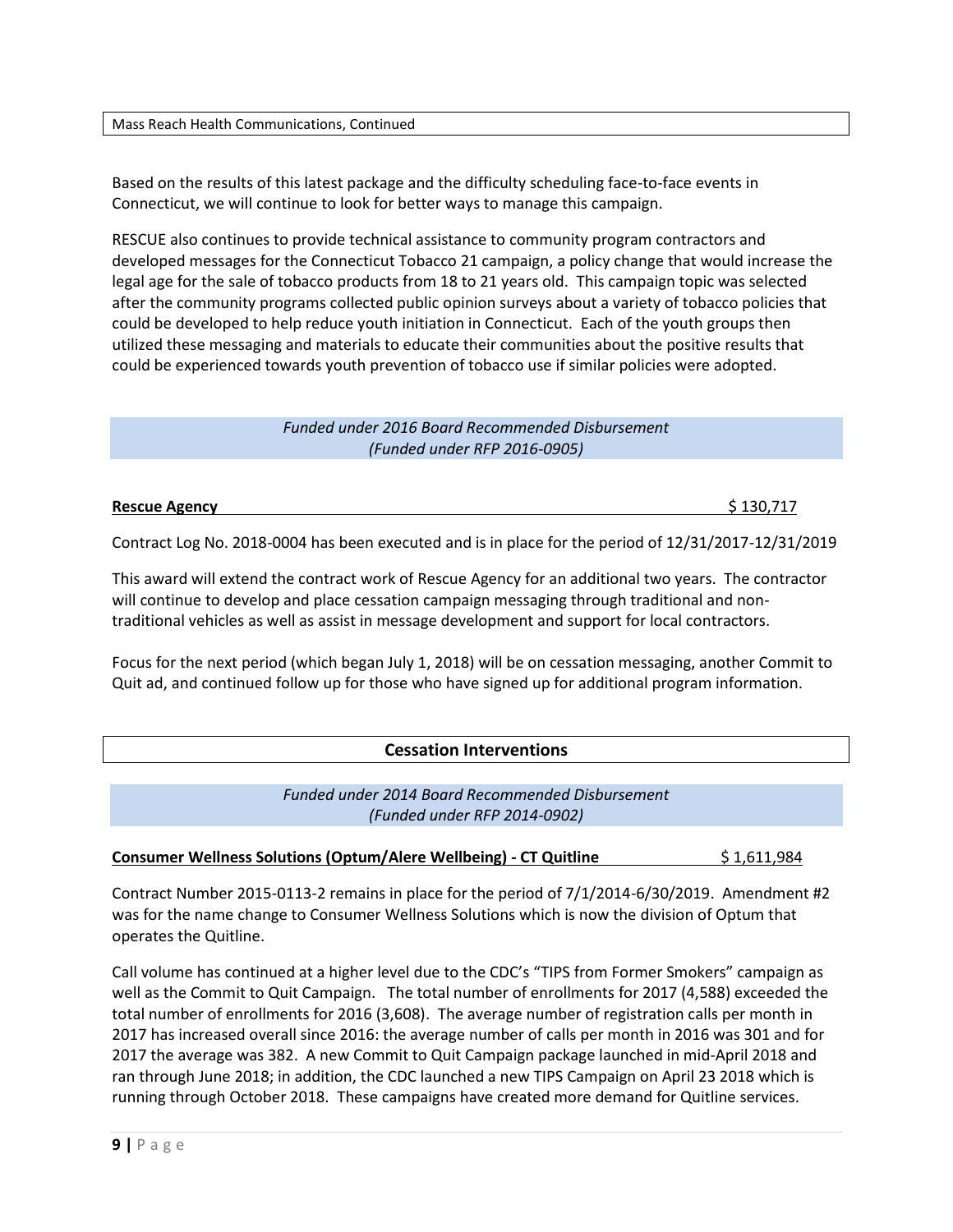#### Cessation Interventions, Continued

The Quitline saw a 250% increase in weekly calls immediately after the Commit to Quit media started airing, and there was a further jump in calls after the CDC ads began. The monthly call total for May 2018 was 573, more than triple the total of 161 for March before either of the new media campaigns began running. The Quitline has received a total of 1,709 calls from January through May 2018 of which 1,689 are tobacco users; the others are providers, proxies or the general public with questions. The next Quitline evaluation report will be submitted to DPH in the fall.

> *Funded under 2015 Board Recommended Disbursement (Funded under RFP 2015-0904)*

**Hartford Community Mental Health Center, dba Hartford Behavioral Health (HBH) \$140,920** Contract 2016-0116-1 was executed 1/12/2017 and will be for the period from 12/31/2015-12/31/2018

Service Area - Andover, Avon, Berlin, Bloomfield, Bolton, Bristol, Burlington, Canton, East Granby, East Hartford, East Windsor, Ellington, Enfield, Farmington, Glastonbury, Granby, Hartford, Hebron, Kensington, Manchester, Marlborough, New Britain, Newington, Plainville, Plymouth, Rocky Hill, Simsbury, Somers, South Windsor, Southington, Stafford, Suffield, Tolland, Vernon, West Hartford, Wethersfield, Windsor, Windsor Locks

*HBH is providing tobacco use cessation treatment services including group and individual counseling programs, relapse prevention and cessation medications. All participants receive an initial 30 minute intensive counseling session and can then choose to participate in either individual or group counseling programs or both. HBH will perform outreach to area health care providers, train providers and partners, and collaborate with four community agencies to conduct tobacco cessation programming.*

The Program has served over 60 clients to date in group or individual cessation services. HBH maintains regular contact with the property managers of the Hartford Housing Authority (HHA) to offer technical assistance as they implement their smoke free housing policy as required by the US Department of Housing and Urban Development (HUD). HHA's policy was rolled out to residents in January 2018 with enforcement beginning in July 2018; HBH has been working with residents and staff who smoke to enroll in cessation services which they are offering right on-site.

HBH also developed a survey in English and Spanish which the HHA administered to approximately 1,400 residents and staff. HBH is currently offering on-site group programs at four housing complexes. Their first 'graduation' event was held in July.



HBH has also been providing outreach and training on screening and referral to health care and community agencies and worked with several organizations including the YMCA and Phillips Metropolitan CME Church (which owns a number of office properties in Hartford) on implementing smoke free campus policies. They have also conducted Tobacco 21 activities including working with the YMCA on community policy.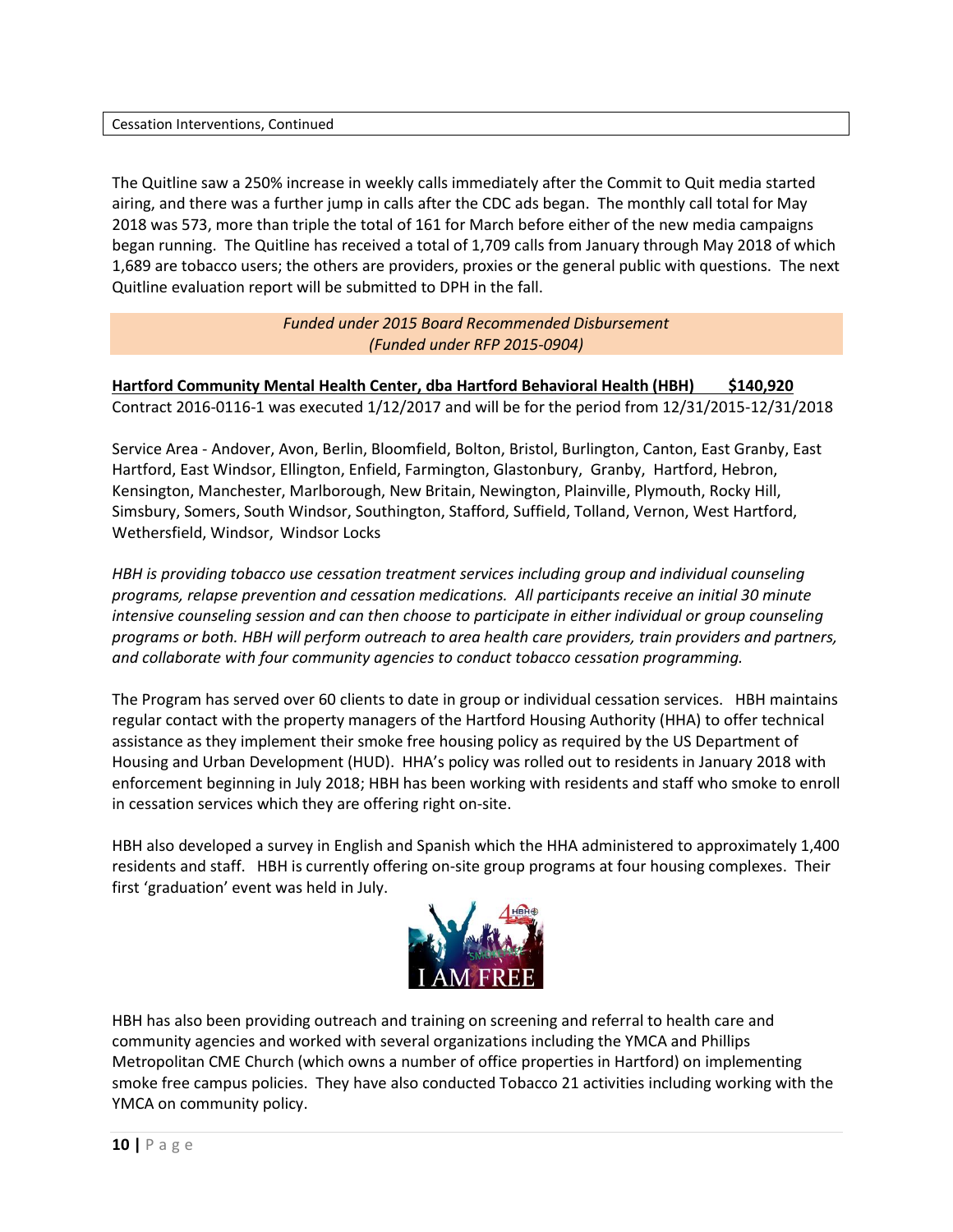#### **Meriden Department of Health and Human Services 163,178**

Contract 2016-0120 is for the contract period of 12/1/2015-12/31/2017

Service Area - Meriden, Plainville, Southington, and Wallingford

*Meriden provided tobacco cessation treatment services that included group and individual counseling programs, relapse prevention and cessation medications. All participants received an initial 30-minute intensive counseling session and then chose to participate in either individual or group counseling programs or both. Services were provided to residents of Meriden, as well as Plainville, Southington, and Wallingford. Health systems change programming, including trainings for medical providers to encourage individuals to quit smoking, QUIT Clinics (Quick Useful Information about Tobacco) at businesses, housing complexes, community agencies and private clubs were also completed.*

Meriden's contract ended December 31, 2017 so they are no longer providing services.

Meriden had a total of 193 enrollments with 159 unique clients receiving cessation services. Meriden provided at least 11 trainings on tobacco use screening and referral for internal and external provider groups and conducted Quit Clinics at 16 local worksites, housing complexes and other community sites. The Program was instrumental in two major tobacco policy changes in the city of Meriden: 1) a tobacco free municipal property ordinance which prohibited the use of any tobacco product within 25' of doors, windows and air intakes of any city building and 2) a tobacco free park ordinance which prohibited use of any tobacco product in any municipal recreational area. They also assisted several other organizations in working towards tobacco free campus policies. Meriden also conducted outreach through numerous community networks and events.

| <b>Midwestern Connecticut Council of Alcoholism (MCCA)</b>   | \$425,000 |
|--------------------------------------------------------------|-----------|
| Contract 2016-0121 is for the period of 12/1/2015-12/31/2017 |           |

Service area: Bethel, Danbury, Derby, Kent, New Milford, New Haven, Ridgefield, Sharon, Torrington, and Waterbury.

*MCCA provided tobacco cessation services that included group and individual counseling programs, relapse prevention and cessation medications. All participants received an initial 30-minute intensive counseling session and then chose to participate in either individual or group counseling programs or both. MCCA conducted in-person outreach to health care practices and social service organizations to promote screening and referral to program services, and provided technical assistance to partner agencies including AmeriCares Free Clinics, Family and Children's Aid, Mental Health Transitional Housing, Danbury High School, Naugatuck Community College and CT Institute for Communities.* 

MCCA's contract ended December 2017 so they are no longer providing services.

MCCA had a total of 478 enrollments with 453 unique clients receiving cessation services in either individual or group settings. MCCA trained and has maintained eight Tobacco Treatment Specialists on site at its treatment locations. (Several smaller residential programs are served by one counselor)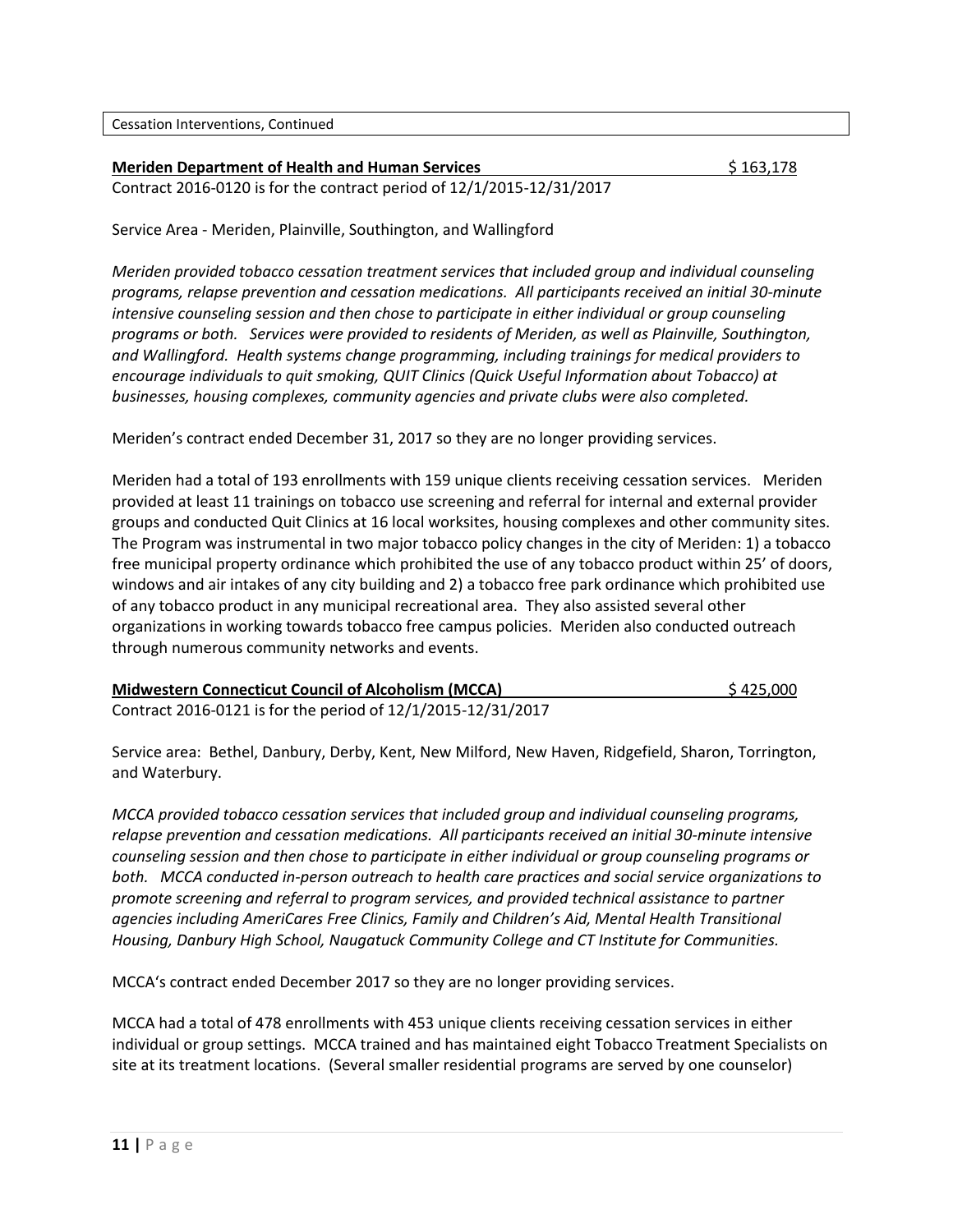#### Cessation Interventions, Continued

Mandatory brief interventions are performed for tobacco use at intake, new coding and reminders about nicotine replacement therapies were built into their systems and have been implemented for each of its 10 treatment sites. Clients who express interest in quitting are referred directly to the on-site Tobacco Treatment Specialist.

MCCA provided 10 internal and external trainings on screening and referral and outreach to over 20 different organizations in the service area. The Program director also assisted the Naugatuck Valley Community College and a low income housing complex with developing their tobacco free policies and also worked with Danbury High School to address the rapid increase in vaping.

# *Funded under 2016 Board Recommended Disbursement (Funded under RFP 2016-0905)*

#### **Uncas Health District the Second Second Second Second Second Second Second Second Second Second Second Second S**

Contract 2018-0006 was executed 6/12/2017 for the period from 7/1/2017-6/30/2019

Service area: Bozrah, Griswold, Lebanon, Lisbon, Montville, Norwich, Salem, Sprague, and Voluntown

*Uncas Health District will provide tobacco use cessation treatment services within their service area. They will also provide: 1) outreach and training to health care providers on how to integrate the Department of Health and Human Services Clinical Practice Guidelines into clinical practice, 2) education to employers about the benefits of offering tobacco cessation services to their employees, providing health insurance coverage for tobacco use treatment services for their employees, and implementing tobacco-free worksites, 3) technical assistance to municipalities in the service area on implementation of policies for tobacco-free spaces and places, and 4) technical assistance to multi-unit housing complexes on the implementation of tobacco-free housing policies.*

Uncas has served 52 clients to date through individual and group cessation counseling services. They continue to collaborate with partners including Backus Hospital, Southeast CT Mental Health Authority, St. Vincent de Paul Place, and the Thames Valley Council for Community Action to market the program and develop referral systems. Uncas provided training for providers at United Community and Family Services (UCFS), a community health center serving the region. UCFS has incorporated tobacco use screening and referral into their clinical workflow and is now regularly referring clients to the program.

Several group cessation programs are being held at Norwich Public Housing Authority complexes to provide access to cessation services for residents and staff as that public housing authority implements its smoke free policy effective July 30 2018 (in compliance with the US Department of Housing and Urban Development [HUD] rule). Uncas continues to offer assistance to other authorities in the region as well as they move towards compliance with the HUD rule.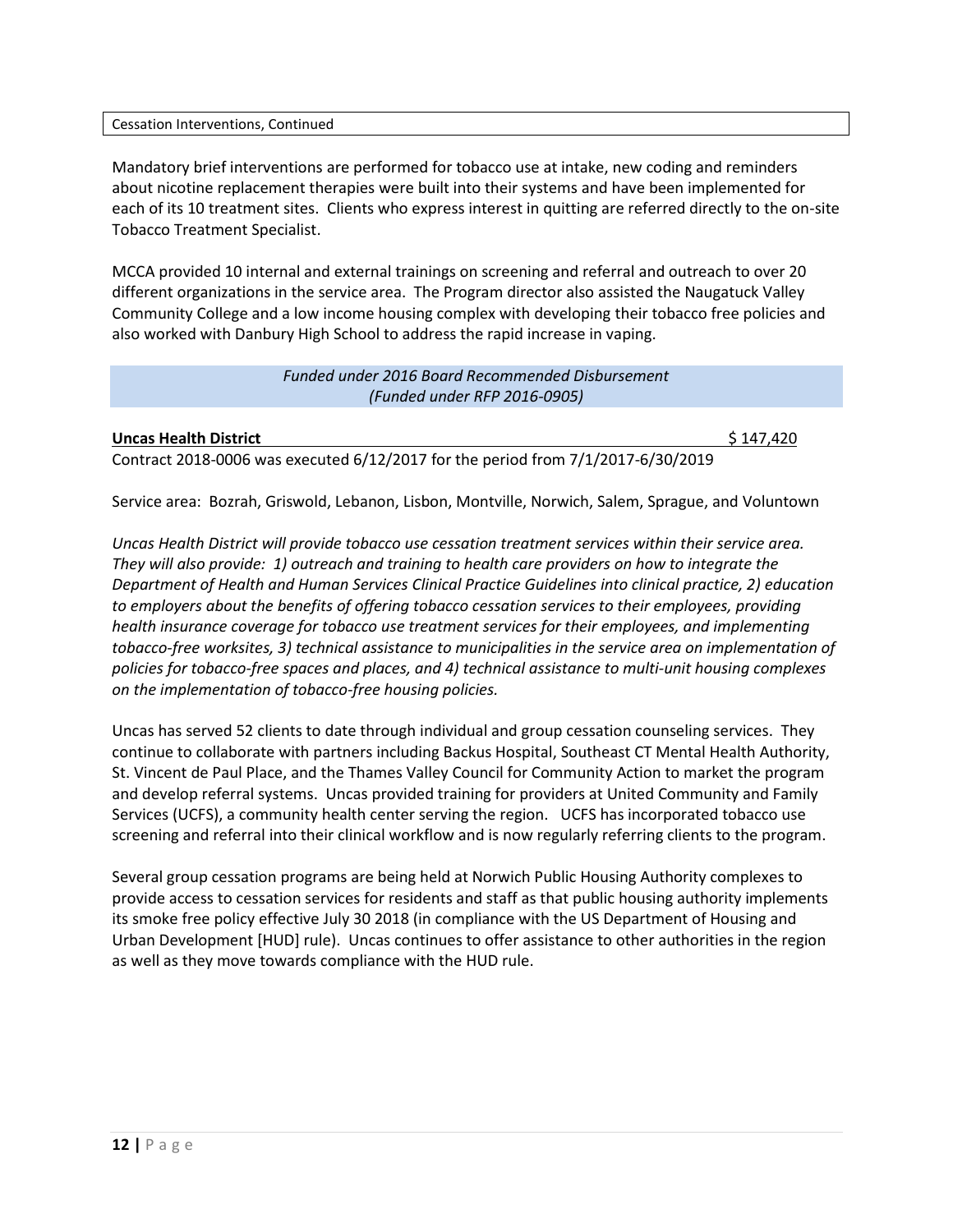#### **University of Connecticut-School of Pharmacy** \$ 281,068

Contract Number 2017-0097 was executed on June 20, 2018 for the Contract period of 5/1/2017- 12/31/2019

*The University of Connecticut, School of Pharmacy (UConn) will be developing and implementing an evidence-based tobacco use cessation treatment training curriculum for pharmacists and pharmacy technicians that will include a 15-hour Accreditation Council for Pharmacy Education certificate program. A pilot program will be conducted with four Hartford-area pharmacies to conduct brief intervention counseling with patients and refer them to local in-person cessation treatment at two area health clinics (Community Health Services and Hartford Hospital's Brownstone Clinics) funded through the grant as well as the CT Quitline.* 

The MOA with UCONN was executed on June 20<sup>th</sup> 2018. The contract period had already been extended to December 31, 2019 in order to allow the contractor sufficient time to complete their proposed activities and the contract reporting and payment schedules were revised accordingly.

The Project Director and another program staff member have attended the Tobacco Treatment Specialist (TTS)-Train the Trainer training at the University of Massachusetts Medical School and have become TTS Trainers. Ten staff from the partner sites; Hartford Hospital's Brownstone Clinic and Community Health Services, have completed the TTS training as well. All staff have also completed the American Lung Association's Freedom from Smoking Group facilitator Training. A Program Coordinator has been hired as well.

#### **Program Evaluation**

# *Funded under 2015 Board Recommended Disbursement (Funded under RFP 2015-0904)*

# **The University of North Carolina at Chapel Hill <b>Sault According to the University of North Carolina at Chapel Hill**  $\frac{1}{2}$  345,392

Contract 2014-0105 was in place until June 30, 2018.

*The University of North Carolina at Chapel Hill is responsible for designing and implementing formative and summative evaluations that include Cessation Intervention Programs, the Tobacco Use Cessation Telephone Quitline, Mass Reach Health Communications and related media campaigns, State and Community Intervention Programs. The contractor develops and submits plans for their approach to evaluating each program component, and then prepares and submits written reports to the Department.* 

During the latest reporting period; the University of North Carolina at Chapel Hill prepared a report for the two tobacco use cessation programs that ended, and they continue to work on the annual Quitline evaluation report as well as the media and mass reach health communications evaluation. They continue to collect data from all of the contracted programs in order to develop their reports and provide recommendations and technical assistance regarding data collection, program effectiveness, and best practices. Their reports are forwarded for posting on the Tobacco and Health Trust Fund webpages.